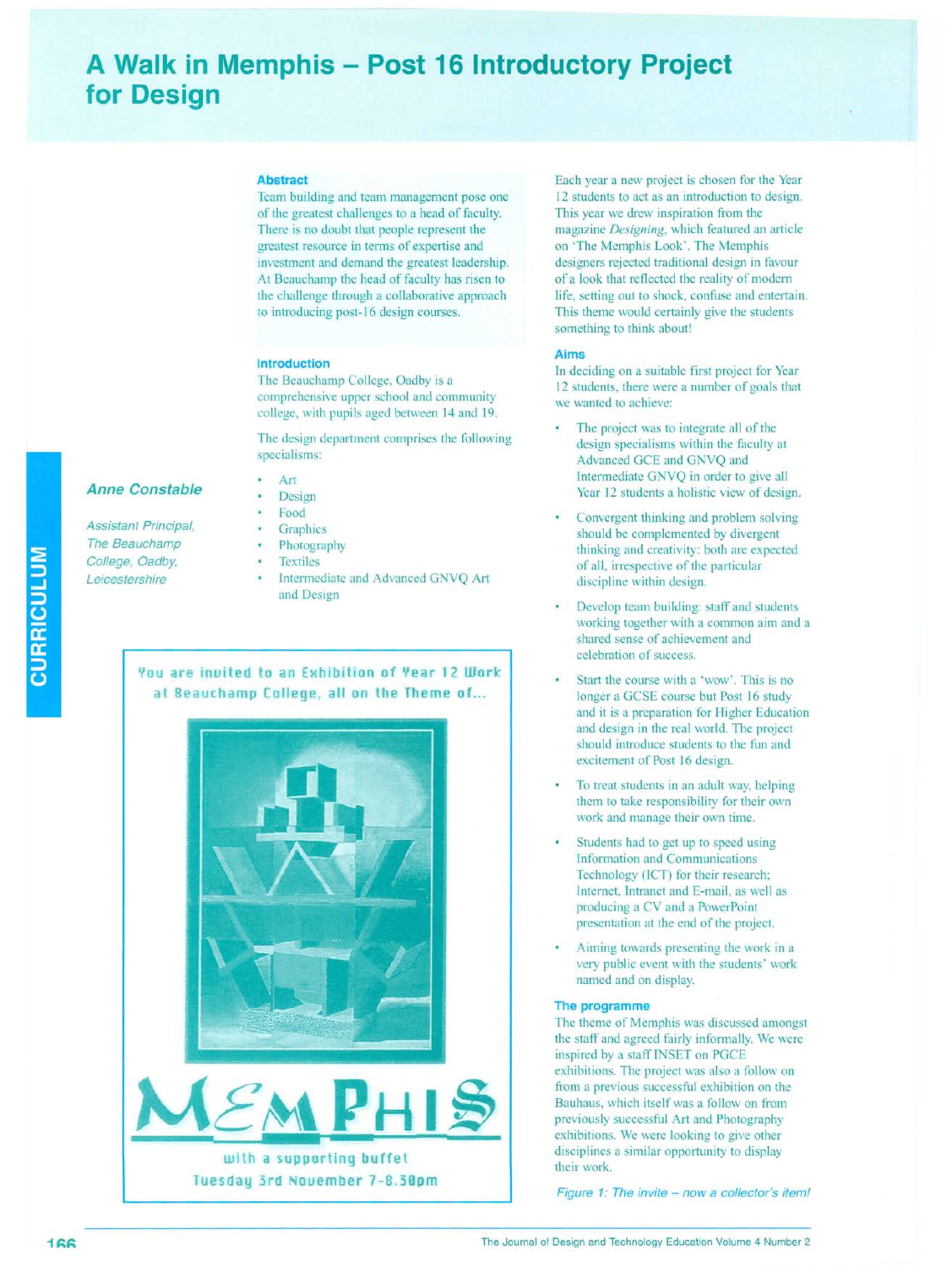## A Walk in Memphis - Post 16 Introductory Project for Design

## *Table* 1: *Once the theme was decided upon, specialist projects were identified and linked to the appropriate syllabus. Table* 2: *Schedule for the Memphis project*

An introductory presentation was given by two of the staff to all of the Year 12 groups using a PowerPoint presentation and LCD projector. Slides were prepared of Memphis designs and radios and transferred to the college Intranet.

Students were expected to carry out follow up research individually, using the college's available resources, including the Internet, Intranet, E-mail and textbooks. Internet and Email were used widely and after a phone call to Milan we received a fax from the Sottsass Design Company wishing us 'Good Luck' with the exhibition. To be contacted by a professional design company created great excitement and inspiration for the students.

Next followed an interpretation of the brief for all specialisms in the Memphis style and with Memphis values (see Table 1). Students produced sketches and ideas capturing the flavour of Memphis. Short term goals and plenty of feedback were included to keep a check on progress and to encourage students to keep going.

#### **Managing the learning programme**

The project had a very short timescale in order to develop a short sharp approach to Post 16 work and encourage extra commitment - both from students and teachers! See Table 2.

Frequent and regular feedback 'kept things going'. Also, the enthusiasm and involvement of staff (who regarded the work as very important and had high expectations of students to show 'what they are about') encouraged the students.

The staff within the department had very high expectations of the students, expecting them to use their study time, free lessons and twilight time to work on the project and to reach their targets. The students did just that. Students and staff used their spare time freely to progress the project.

#### **Immersion**

The project proved to be just as demanding on the staff as on the students. Teachers', technicians' and students' time became a focus and a priority for a short period of time.

Although most of the project work had to be carried out within each specialism, there was a lot of organisation involved that included the whole department working together. The general organisation was shared amongst students, teaching and technical staff. The promotion of the event was crucial and the

#### **SPECIALIST PROJECTS**

Art Art GNVQ Design Food **Graphics** Photography **Textiles Ceramics** Papier-mâché Radios using TEP resources Italian emphasis Posters and invitations Image manipulation **Mirrors** 

#### **SHORT TERM GOALS**

| Week1         | Research completed and marked*            |
|---------------|-------------------------------------------|
| Week 2        | Designing completed and marked*           |
| Week 3        | Model made and marked*                    |
| Weeks 4, 5, 6 | Final radio built                         |
| Week 7        | Radio finished and evaluated - exhibition |

nb.Design & Technology Show 1998 - Beauchamp College

Fliss **Chippendale** 1 Main Street Houghton on the Hill **Leicester** LE7 9GE

 $(0116)$  2417283



#### Advanced Level Food Tech

**Memphis Project . As a Part of our first piece of coursework we are** studying a group of Italian designers Known as the<br>Memphis Group. The result of this piece of coursework is a presentation evening. In food it is our job to<br>provide a buffet for the visitors attending the **exhibitic** 

#### GCSE Profile

**Subjects & Grades achieved.** Math's Grade C Science Double Award Grade CC **English Literature Grade C** English Language Grade B **Religious Education Grade A** French Grade B Food Studies Grade B Drama Grade A Geography Grade A

#### **Career Aims**

**1don't really have any career ideas at present, I plan on** laking a year out after my A-levels where 1will go to **live** in Australia with my uncle. **Interests**

**Out side of school I attend dancing classes twice a week and hope to train to become a dancing teacher. I also** enjoy going out with my friends. **Additional Comments**

Iam **<sup>a</sup> very organized and efficient worker. <sup>I</sup> would** make a very good hotel manager as I am particularly skilled **in working with others in a group situation.**

Fliss **Chippendale**

guest list was carefully targeted, with invites going to schools, universities, PGCE students, parents and friends. The invitations for the exhibition were produced by the department, and were intended to become 'collector's items' (see Figure I). A CY template was drawn up

*Figure* 2: *One of* a *selection of CVs that were displayed at the exhibition.*